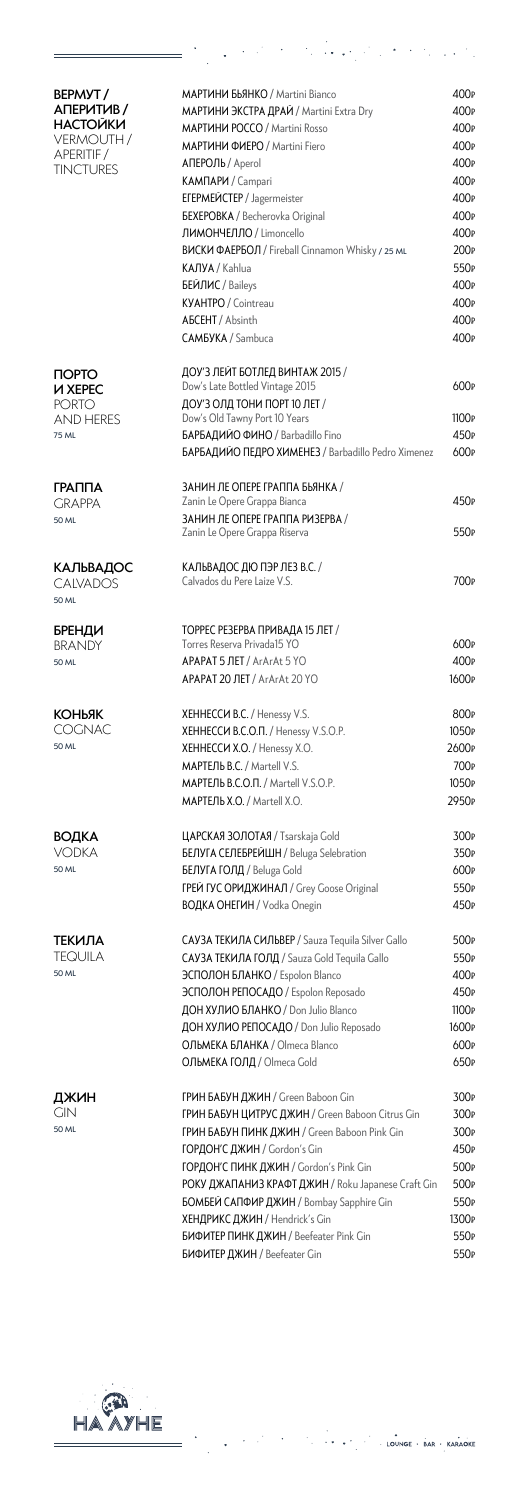| <b>POM</b>                                 | БРУГАЛ АНЬЕХО СУПЕРИОР / Brugal Anejo                                                          | 400P                                 |
|--------------------------------------------|------------------------------------------------------------------------------------------------|--------------------------------------|
| <b>RUM</b>                                 | ГАВАНА КЛАБ 7 ЛЕТ / Havana Club 7 YO                                                           | 650 <sub>P</sub>                     |
| 50 ML                                      | КАПИТАН МОРГАН БЕЛЫЙ / Captain Morgan White Rum                                                | 400P                                 |
|                                            | КАПИТАН МОРГАН ТЕМНЫЙ / Captain Morgan Dark                                                    | 400P                                 |
|                                            | КАПИТАН МОРГАН ПРЯНЫЙ ЗОЛОТОЙ /<br>Captain Morgan Spiced Gold                                  | 400 <sub>P</sub>                     |
|                                            | БАКАРДИ КАРТА БЛАНКА / Bacardi Carta Blanca                                                    | 350 <sub>P</sub>                     |
|                                            | БАКАРДИ РЕЗЕРВА 8 ЛЕТ / Bacardi Reserva 8 YO                                                   | 500 <sub>P</sub>                     |
|                                            |                                                                                                | 350 <sub>P</sub>                     |
|                                            | БАКАРДИ СПАЙСД / Bacardi Spised<br>БОТУКАЛ РЕЗЕРВА ЭКСКЛЮЗИВА / Botucal Reserva Exclusiva 900P |                                      |
|                                            | РОМ ЗАКАПА 23 ГОДА / Rum Zacapa 23 YO                                                          | 1400P                                |
|                                            | КУПАЖИРОВАННЫЙ ВИСКИ /<br><b>BLENDED WHISKY</b>                                                |                                      |
| <b>ВИСКИ</b>                               | ДЮАРС КАРИББИАН СМУЗ 8 ЛЕТ /                                                                   |                                      |
| <b>ШОТЛАНДИЯ</b>                           | Dewar's 8 YO Caribbean Smooth                                                                  | 450 <sub>P</sub>                     |
| <b>WHISKY</b>                              | ДЮАРС УАЙТ ЛЭЙБЛ / Dewar's White Label                                                         | 350 <sub>P</sub>                     |
| <b>SCOTCH</b>                              | ФЭЙМОС ГРАУЗ СКОТЧ / Famous Grouse Scotch                                                      | 370 <sub>P</sub>                     |
| 50 ML                                      | ФЭЙМОС ГРАУЗ СМОКИ БЛЭК /                                                                      |                                      |
|                                            | Famous Grouse Smoky Black                                                                      | 470 <sub>P</sub>                     |
|                                            | МАНКИ ШОЛДЕР / Monkey Shoulder                                                                 | 1050p                                |
|                                            | БАЛЛАНТАЙНС ФАЙНЕСТ / Ballantine's Finest                                                      | 450 <sub>P</sub>                     |
|                                            | ЧИВАС РИГАЛ 12 ЛЕТ / Chivas Regal 12 YO                                                        | 900 <sub>P</sub>                     |
|                                            | ЧИВАС РИГАЛ 18 ЛЕТ / Chivas Regal 18 YO                                                        | 1700 <sub>P</sub>                    |
|                                            | ЧИВАС РОЯЛ САЛЮТ 21 ГОД / Chivas Royal Salute 21 YO                                            | 2900 <sub>P</sub>                    |
|                                            | ОДНОСОЛОДОВЫЙ ВИСКИ /<br>SINGLE MALT WHISKY                                                    |                                      |
|                                            | AKEHTOШАН АМЕРИКАН ОАК / Auchentoshan American Oak 600P<br>ГЛЕНМОРАНДЖИ ОРИДЖИНАЛ 10 ЛЕТ /     | 700 <sub>P</sub>                     |
|                                            | Glenmorangie Original 10 YO                                                                    |                                      |
|                                            | ГЛЕНФИДДИК 12 ЛЕТ / Glenfiddich 12 YO                                                          | 1100 <sub>P</sub>                    |
|                                            | ГЛЕНФИДДИК 15 ЛЕТ / Glenfiddich 15 YO                                                          | 2050 <sub>P</sub>                    |
|                                            | ГЛЕНЛИВЕТ 12 ЛЕТ / THE Glenlivet 12 YO                                                         | 950 <sub>P</sub>                     |
|                                            | БАЛВЕНИ ДАБЛВУД 12 ЛЕТ / Balvenie Doublewood 12 YO<br>БАЛВЕНИ КАРИБИАН КАСК 14 ЛЕТ /           | 2050 <sub>P</sub>                    |
|                                            | Balvenie Caribbean Cask 14 YO                                                                  | 2950 <sub>P</sub>                    |
|                                            | МАКАЛЛАН ДАБЛ КАСК 12 ЛЕТ /<br>Macallan Double Cask 12 YO                                      | 1550 <sub>P</sub>                    |
|                                            | МАКАЛЛАН ДАБЛ КАСК 18 ЛЕТ /                                                                    |                                      |
|                                            | Macallan Double Cask 18 YO                                                                     | 4750 <sub>P</sub>                    |
|                                            | <b>СИНГЛТОН 12 ЛЕТ / The Singleton 12 YO</b>                                                   | 850 <sub>P</sub>                     |
|                                            | ХАЙЛЕНД ПАРК 12 ЛЕТ / Higland Park 12 YO                                                       | 800P                                 |
|                                            | ТАЛИСКЕР 10 ЛЕТ / Talisker 10 YO                                                               | 1200 <sub>P</sub>                    |
|                                            | <b>ТЕННЕССИ ВИСКИ / TENNESSEE WHISKEY</b>                                                      |                                      |
| <b>АМЕРИКАНСКИЙ</b>                        | ДЖЕНТЛЬМЕН ДЖЕК / Gentleman Jack                                                               | 600P                                 |
| <b>ВИСКИ</b>                               | ДЖЕК ДЭНИЕЛ'С / Jack Daniel's Old № 7                                                          | 450 <sub>P</sub>                     |
| <b>AMERICAN</b><br><b>WHISKEY</b><br>50 ML | ДЖЕК ДЭНИЕЛ'С СИНГЛ БЭРРЭЛ / Jack Daniels Single Barrel                                        | 800 <sub>P</sub>                     |
| <b>EYPEOH</b>                              | ДЖИМ БИМ / Jim Beam White                                                                      | 350 <sub>P</sub>                     |
| <b>BOURBON</b>                             | ДЖИМ БИМ ДАБЛ ОАК / Jim Beam Double Oak                                                        | 450 <sub>P</sub>                     |
| 50 ML                                      | ДЖИМ БИМ ЭППЛ / Jim Beam Apple                                                                 | 400P                                 |
|                                            | МЭЙКЕРС MAPK / Makers Mark                                                                     | 600 <sub>P</sub>                     |
|                                            | <b>БУЛЛЕТ БУРБОН / Bulleit Bourbon</b>                                                         | 700 <sub>P</sub>                     |
|                                            |                                                                                                |                                      |
|                                            | <b>БУЛЛЕТ РАЙ / Bulleit Rye</b>                                                                | 700 <sub>P</sub>                     |
|                                            | УАЙЛД ТЕРКИ / Wild Turkey                                                                      | 550 <sub>P</sub>                     |
|                                            | УАЙЛД ТЕРКИ 101 / Wild Turkey 101<br>ВУДФОРД РЕЗЕРВ / Woodford Reserve                         | 600 <sub>P</sub><br>700 <sub>P</sub> |

# $\mathcal{L}_{\mathcal{A}}$  , and the set of the complex of the set of the set of  $\mathcal{A}$

| <b>TIMBO</b>               | РАЗЛИВНОЕ / DRAFT BEER                                                               | 450 ML                               |
|----------------------------|--------------------------------------------------------------------------------------|--------------------------------------|
| <b>BEER</b>                | АИНГЕР ЛАГЕР ХЕЛЛ / Ayinger Lager Hell<br>светлое фильтрованное                      | 590 <sub>P</sub>                     |
|                            | АИНГЕР БРАУВАЙС / AYINGER BRÄU-WEISSE<br>светлое нефильтрованное                     | 590 <sub>P</sub>                     |
|                            | БУТЫЛОЧНОЕ / BOTTLED BEER                                                            | 330 ML                               |
|                            | KOPOHA <i><b>EXCTPA</b></i> / Corona Extra                                           | 350 <sub>P</sub>                     |
|                            | <b>БУДВАЙЗЕР ДАРК / Budweiser Dark</b>                                               | 450 <sub>P</sub>                     |
|                            | КЛАУСТАЙЛЕР Б.А. / Clausthaler Original non alcogol                                  | 400P                                 |
|                            | CBE ЖЕВЫ ЖАТЫЕ СОКИ / FRESH JUICES                                                   | 250 ML                               |
| <b>COKN</b>                | <b>AHAHAC</b> / Pineapple                                                            | 800P                                 |
| <b>JUICES</b>              | ГРЭЙПФРУТ / Grapefruit                                                               | 350 <sub>P</sub>                     |
|                            | АПЕЛЬСИН / Orange<br>ЯБЛОКО / Apple                                                  | 350 <sub>P</sub><br>350 <sub>P</sub> |
|                            | СЕЛЬДЕРЕЙ / Celery                                                                   | 800 <sub>P</sub>                     |
|                            | MOPKOBb / Carrot                                                                     | 350 <sub>P</sub>                     |
|                            | COKU NATO / PAGO JUISES                                                              | 200 ML                               |
|                            | ЯБЛОКО, ВИШНЯ, АПЕЛЬСИН, АНАНАС, ТОМАТ /<br>Apple, Cherry, Orange, Pineapple, Tomate | 250 <sub>P</sub>                     |
|                            |                                                                                      | 500 <sub>P</sub>                     |
| <b>МИНЕРАЛЬНАЯ</b><br>ВОДА | AKBA PYCCA / Acqua Russa 1000 ML<br>AKBA PYCCA TA3 / Acqua Russa sparkling 1000 ML   | 500 <sub>P</sub>                     |
| <b>MINERAL</b>             | СЕЛФИ / Selfie 500 ML                                                                | 250 <sub>P</sub>                     |
| <b>WATER</b>               | СЕЛФИ ГАЗИРОВАННАЯ / Selfie sparkling 500ML                                          | 250 <sub>P</sub>                     |
| <b>ГАЗИРОВАННЫЕ</b>        | СОСА-COLA / Кока-Кола                                                                | 350 <sub>P</sub>                     |
| <b>НАПИТКИ</b>             | <b>COCA-COLA ZERO</b> / Кока-Кола без сахара                                         | 350 <sub>P</sub>                     |
| <b>SOFT DRINKS</b>         | <b>GINGER ALE / Имбирный Эль</b>                                                     | 350 <sub>P</sub>                     |
| 330 ML                     | <b>TONIC / Тоник</b>                                                                 | 350 <sub>P</sub>                     |
|                            | SPRITE / Спрайт                                                                      | 350 <sub>P</sub>                     |
|                            | <b>FANTA / Фанта</b>                                                                 | 350 <sub>P</sub>                     |
|                            | RED BULL / Ред Булл 250 мг.                                                          | 350 <sub>P</sub>                     |
| <b>ЛИМОНАДЫ</b>            | <b>МАНГО-МАРАКУЙЯ / Mango-Passion Fruit</b>                                          | 500/950P                             |
| <b>LEMONADES</b>           | ЯГОДНЫЙ С ВАНИЛЬЮ / Berry with vanilla                                               | 500/950P                             |
| 470 / 1000 ML              | БАЗИЛИК С АНАНАСОМ / Basil with Pineapple                                            | 500/950P                             |
| ЧАЙ                        | <b>ACCAM</b> / Assam                                                                 | 500 <sub>P</sub>                     |
| TEA                        | ЭРЛ ГРЕЙ / Earl Gray                                                                 | 500 <sub>P</sub>                     |
| 650 ML                     | CEHYA / Sencha                                                                       | 500 <sub>P</sub>                     |
|                            | МОЛОЧНЫЙ УЛУН / Milk Oolong                                                          | 500 <sub>P</sub>                     |
|                            | <b>ЖАСМИН / Jasmin</b><br>ТРАВЯНОЙ СБОР / Herbal                                     | 500 <sub>P</sub>                     |
|                            | ФРУКТОВЫЙ / Fruit tea                                                                | 500 <sub>P</sub><br>500 <sub>P</sub> |
|                            | ГРЕЧИШНЫЙ / Buckwheat tea                                                            | 500 <sub>P</sub>                     |
|                            | <b>РОМАШКА / Chamomile</b>                                                           | 500 <sub>P</sub>                     |
| <b>ГОРЯЧИИ</b>             | МЕДОВО-ИМБИРНЫЙ / Honey-Ginger                                                       | 600p                                 |
| ЧАИ                        | ЯГОДНЫЙ / Berry                                                                      | 600 <sub>P</sub>                     |
| <b>HOT TEAS</b>            | ОБЛЕПИХА С ИМБИРЕМ / Sea Buckthorn Ginger                                            | 600 <sub>P</sub>                     |
| 600 ML                     | ЛЕСНОЙ / Forest                                                                      | 750 <sub>P</sub>                     |
| <b>KODE</b>                | <b>ЭСПРЕССО</b> / Espresso                                                           | 200 <sub>P</sub>                     |
| <b>COFFEE</b>              | AMEPUKAHO / Americano                                                                | 200 <sub>P</sub>                     |
|                            | ДВОЙНОЙ ЭСПРЕССО / Double Espresso                                                   | 280 <sub>P</sub>                     |
|                            | КАПУЧИНО / Cappuccino                                                                | 280 <sub>P</sub>                     |
|                            | ЛАТТЕ / Latte                                                                        | 300 <sub>P</sub>                     |
|                            | РАФ КОФЕ / Raf coffe                                                                 | 250 <sub>P</sub>                     |

| <b>ИРЛАНДСКИЙ</b>   | ТАЛЛАМОР ДЬЮ 12 ЛЕТ / Tallmore Dew 12 YO      | 1300 <sub>P</sub> |
|---------------------|-----------------------------------------------|-------------------|
| <b>ВИСКИ</b>        | ДЖЕМЕСОН / Jameson                            | 550 <sub>P</sub>  |
| <b>IRISH WHISKY</b> | БУШМИЛС ОРИДЖИНАЛ / Bushmils Origenal         | 450 <sub>P</sub>  |
| 50 ML               | <b>БУШМИЛС БЛЭК БУШ / Bushmils Black Bush</b> | 600 <sub>P</sub>  |
|                     | ПРОПЕР ТВЕЛВ / Proper Twelve                  | 550 <sub>P</sub>  |





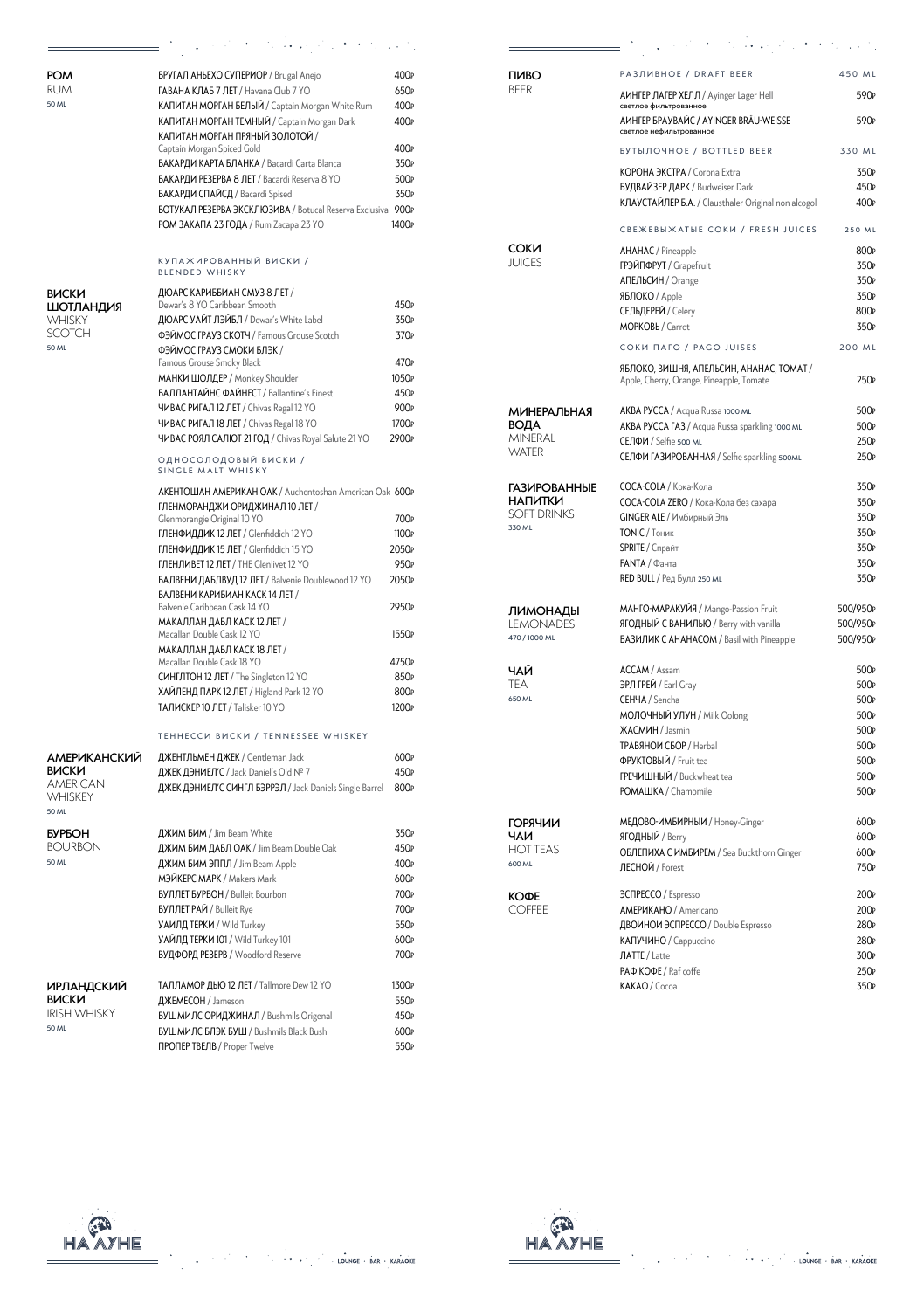| HA UIPUCTOM / ON SPARKLING                  |                  |
|---------------------------------------------|------------------|
| АПЕРОЛЬ ШПРИЦ / Aperol Spritz               | 650 <sub>P</sub> |
| <b>БЕЛИНИ / Bellini</b>                     | 600P             |
| КИР РОЯЛЬ / Kir Royal                       | 600P             |
| <b>ΦΡΕΗΥ 75 / French 75</b>                 | 600P             |
| СТАРЫЙ КУБИНЕЦ / Old Cuban                  | 600 <sub>P</sub> |
| МАРТИНИ РОЯЛЬ / Martini Royale              | 600 <sub>P</sub> |
| XYTO / Hugo                                 | 600P             |
| НА ВОДКЕ/ОН VODKA                           |                  |
| ЭСПРЕССО МАРТИНИ / Espresso Martini         | 550 <sub>P</sub> |
| <b>МОСКОВСКИЙ МУЛ / Moscow Mule</b>         | 550 <sub>P</sub> |
| КОСМОПОЛИТЕН / Cosmopolitan                 | 550 <sub>P</sub> |
| KPOBABAЯ МЭРИ / Bloody Mary                 | 550 <sub>P</sub> |
| <b>БЕЛЫЙ РУССКИЙ / White Russion</b>        | 550 <sub>P</sub> |
| ЧЕРНЫЙ РУССКИЙ / Black Russian              | 550 <sub>P</sub> |
| ВОДКА МАРТИНИ / Vodka Martini               | 550 <sub>P</sub> |
| КАЙПИРОСКА / Caipiroska                     | 550 <sub>P</sub> |
| <b>ВОДКА САУЭР / Vodka Sour</b>             | 550 <sub>P</sub> |
| ЛОНГ АЙЛЕНД АЙС ТИ / Long Island Iced Tea   | 700 <sub>P</sub> |
| <b>HA BUCKU / ON WHISKEY</b>                |                  |
| ОЛД ФЭШН / Old Fashion                      | 600P             |
| MAHXHTTEH / Manhattan                       | 600P             |
| <b>КРЕСТНЫЙ ОТЕЦ / Godfather</b>            | 600 <sub>P</sub> |
| <b>BUCKU CAYEP / Whiskey Sour</b>           | 600 <sub>P</sub> |
| <b>НЬЮ ЙОРК САУЭР / New York Sour</b>       | 600P             |
| <b>БУЛЬВАРДЬЕ / Bulevardier</b>             | 600P             |
| ПЕНИЦИЛЛИН / Penicillin                     | 600 <sub>P</sub> |
| ЛИНЧБУРГСКИЙ ЛИМОНАД / Lychburg Lemonade    | 650 <sub>P</sub> |
| <b>НА ДЖИНЕ / ON GIN</b>                    |                  |
| HEIPOHM / Negroni                           | 600 <sub>P</sub> |
| КЛОВЕР КЛАБ / Clover Club                   | 600p             |
| ДЖИН БЭЗИЛ СМЭШ / Gin Basil Smash           | 600 <sub>P</sub> |
| ДЖИН ФИЗ / Gin Fizz                         | 600 <sub>P</sub> |
| <b>MAPTUHEC</b> / Martinez                  | 600 <sub>P</sub> |
| <b>СИНГАПУРСКИЙ СЛИНГ / Singapore Sling</b> | 650 <sub>P</sub> |
| HA POME / ON RUM                            |                  |
| ДАЙКИРИ / Daiquiri                          | 550 <sub>P</sub> |
| ДАЙКИРИ КЛУБНИЧНЫЙ / Daiquiri Strawberry    | 600p             |
| КАЙПИРИНЬЯ / Caipirinha                     | 550 <sub>P</sub> |
| ПИНА КОЛАДА / Pina Colada                   | 600P             |
| <b>МАЙ ТАЙ /</b> Маі Таі                    | 650 <sub>P</sub> |
| 30MBM / Zombie                              | 650 <sub>P</sub> |
| MOXUTO / Mojito                             | 600P             |
| AMAPETTO CAY <sub>3</sub> P / Amaretto sour | 600p             |
| НА ТЕКИЛЕ / ON TEQUILA                      |                  |
| ТЕКИЛА САНРАЙЗ / Tequila Sunrise            | 550 <sub>P</sub> |
| MAPTAPUTA / Margarita                       | 600 <sub>P</sub> |
| МАРГАРИТА КЛУБНИЧНАЯ / Strawberry Margarita | 650 <sub>P</sub> |

### $\frac{1}{2}$  ,  $\frac{1}{2}$  ,  $\frac{1}{2}$  $\frac{1}{2} \left( \frac{1}{2} \right)^2$  $\label{eq:2} \mathcal{L}_{\text{max}} = \frac{1}{2} \sum_{i=1}^{N} \frac{1}{2} \sum_{i=1}^{N} \frac{1}{2} \sum_{i=1}^{N} \frac{1}{2} \sum_{i=1}^{N} \frac{1}{2} \sum_{i=1}^{N} \frac{1}{2} \sum_{i=1}^{N} \frac{1}{2} \sum_{i=1}^{N} \frac{1}{2} \sum_{i=1}^{N} \frac{1}{2} \sum_{i=1}^{N} \frac{1}{2} \sum_{i=1}^{N} \frac{1}{2} \sum_{i=1}^{N} \frac{1}{2} \sum_{i=1}$  $\mathcal{L}^{\mathcal{A}}$  ,  $\mathcal{L}$  $\mathbf{u}^{\dagger}$  and  $\mathbf{u}^{\dagger}$  and  $\mathbf{u}^{\dagger}$

### СЕТЫ ШОТОВ / SETS OF SHOTS

| <b>MYP MYP / Mur mur</b> | 1200P            |
|--------------------------|------------------|
| <b>CTPACTb</b> / Passion | 1200P            |
| $-52/8-52$               | 450 <sub>P</sub> |

 $\mathcal{L}_{\mathcal{A}}(\mathcal{A}^{\prime},\mathcal{A}^{\prime})=\mathcal{L}_{\mathcal{A}}(\mathcal{A}^{\prime},\mathcal{A}^{\prime})=\mathcal{L}_{\mathcal{A}}(\mathcal{A}^{\prime},\mathcal{A}^{\prime})=\mathcal{L}_{\mathcal{A}}(\mathcal{A}^{\prime},\mathcal{A}^{\prime})=\mathcal{L}_{\mathcal{A}}(\mathcal{A}^{\prime},\mathcal{A}^{\prime})$ 





HAYHE COUNCE BAR KARAOKE

## $\label{eq:2} \mathcal{L}_{\mathcal{L}}(\mathcal{L}_{\mathbf{z}}) = \mathcal{L}_{\mathcal{L}}(\mathcal{L}_{\mathcal{L}}) = \mathcal{L}_{\mathcal{L}}(\mathcal{L}_{\mathcal{L}}) = \mathcal{L}_{\mathcal{L}}(\mathcal{L}_{\mathcal{L}})$

| <b>КЛАССИЧЕСКИЕ</b> |  |
|---------------------|--|
| <b>КОКТЕЙЛИ</b>     |  |
| CLASSIC             |  |

COCKTAILS

РОЗОВЫЕ ВИНА

ROSE WINES 750 ML

 $\overline{\phantom{a}}$ 

## МАНГО САУЭР / Mango sour 650P

| <b>ABTOPCKIME</b> | PABHOBECHE / Equilibrium                      | 650 <sub>P</sub> |
|-------------------|-----------------------------------------------|------------------|
| <b>КОКТЕЙЛИ</b>   | КЛУБНИКА ЛИЧИ ТИНИ / Strawberry Lychee Teenie | 650 <sub>P</sub> |
| <b>SIGNATURE</b>  | МАРАКУЙЯ ШАМПАНЬ / Passion Fruit Champagne    | 650 <sub>P</sub> |
| <b>COCKTAILS</b>  | АБРИКОСОВО-МАНДАРИНОВЫЙ-ТУМБЛЕР /             |                  |
|                   | Apricot-Tangerine-Tumbler                     | 650 <sub>P</sub> |

| <b>BIAHO</b><br><b><i>UNTPUCTOE</i></b><br>ПО БОКАЛАМ<br><b>WINE AND</b><br>SPARKLING<br><b>WINE BY</b><br><b>THE GLASS</b><br><b>150 ML</b> | PADDLE CREEK SAUVIGNON BLANC. 6enoe cyxoe<br>TREBBIANO PINOT GRIGIO I.G.T. белое полусухое<br>CHIANTI SERRISTORI D.O.C.G. красное сухое<br>BIN 50 SHIRAZ LINDEMAN'S красное полусухое<br>PROSECCO MONTELVINI TREVISO D.O.C.                                                                                                                                                                                                                                                                                                                                                      | 650 <sub>P</sub><br>500 <sub>P</sub><br>500 <sub>P</sub><br>550 <sub>P</sub><br>550 <sub>P</sub>                                                                                                         |
|----------------------------------------------------------------------------------------------------------------------------------------------|----------------------------------------------------------------------------------------------------------------------------------------------------------------------------------------------------------------------------------------------------------------------------------------------------------------------------------------------------------------------------------------------------------------------------------------------------------------------------------------------------------------------------------------------------------------------------------|----------------------------------------------------------------------------------------------------------------------------------------------------------------------------------------------------------|
| <b>ШАМПАНСКИЕ</b><br>И ИГРИСТЫЕ<br><b>B</b> <sub>H</sub> A<br><b>CHAMPAGNE</b><br><b>AND SPARKLING</b><br><b>WINES</b><br>750 ML             | DOM PEREGNON 2010 YO.<br>MOET&CHANDON BRUT.<br>MOET&CHANDON ICE IMPERIAL DEMI-SEC.<br>MOET&CHANDON ICE IMPERIAL ROSE.<br>CASA DEFRA PROSECCO D.O.C.<br>MARTINI ASTI D.O.C.G.                                                                                                                                                                                                                                                                                                                                                                                                     | 54000 <sub>P</sub><br>9900 <sub>P</sub><br>13500P<br>13500p<br>2750 <sub>P</sub><br>3000 <sub>P</sub>                                                                                                    |
| БЕЛЫЕ ВИНА<br><b>WHITE WINES</b><br>750 ML                                                                                                   | PETIT CHABLIS JEAN-MARC BROCARD A.O.C. белое сухое<br>RIESLING TRIMBACH A.O.C. белое сухое<br>PADDLE CREEK SAUVIGNON BLANC 6enoe cyxoe<br>GAVI IL VALENTINO D.O.C.G. белое сухое<br>TREBBIANO PINOT GRIGIO I.G.T. белое полусухое<br>SANTE RIVE SOAVE D.O.C. белое сухое<br>PFEFFERER I.G.T. белое полусухое<br>MARQUES DE RISCAL RUEDA D.O. 6enoe cyxoe<br>TRAPICHE CHARDONNAY белое полусухое                                                                                                                                                                                  | 5900 <sub>P</sub><br>5950 <sub>P</sub><br>3250 <sub>P</sub><br>4100P<br>2500 <sub>P</sub><br>2100 <sub>P</sub><br>3900 <sub>P</sub><br>3400P<br>2200 <sub>P</sub>                                        |
| <b>KPACHLIE BIAHA</b><br><b>RED WINES</b><br>750 ML                                                                                          | COTES DU RHONE ROUGE GUIGAL A.O. красное сухое<br><b>GINESTET MEDOC красное сухое</b><br>SANTE RIVE VALPOLICELLA D.O.C. красное сухое<br>REMOLE ROSSO FRESCOBALDI I.G.T. красное сухое<br><b>CHIANTI SERRISTORI D.O.C.G. красное сухое</b><br>ARIENZO CRIANZA MARQUES DE RISCAL D.O. Kpachoe cyxoe<br><b>CAROLINA RESERVA CARMENERE красное сухое</b><br>TRAPICHE MALBEC красное сухое<br>BIN 45 CABERNET SAUVIGNON LINDEMAN'S<br>красное полусухое<br>BIN 50 SHIRAZ LINDEMAN'S красное полусухое.<br>PINOT NOIR HANS BAER красное полусухое<br>KINDZMARAULI красное полусладкое | 4200 <sub>P</sub><br>3600 <sub>P</sub><br>2600P<br>2700 <sub>P</sub><br>2500 <sub>P</sub><br>3300 <sub>P</sub><br>2200P<br>1900 <sub>P</sub><br>2800 <sub>P</sub><br>2750 <sub>P</sub><br>2200P<br>2500P |
| РОЗОВЫЕ ВИНА                                                                                                                                 | D'ADIMANT ROSE I.G.P. cyxoe                                                                                                                                                                                                                                                                                                                                                                                                                                                                                                                                                      | 2600P                                                                                                                                                                                                    |

 $\mathcal{L}(\mathbf{z}) = \mathcal{L}(\mathbf{z})$ 

 $\mathcal{E}_1 = \mathcal{E}_2$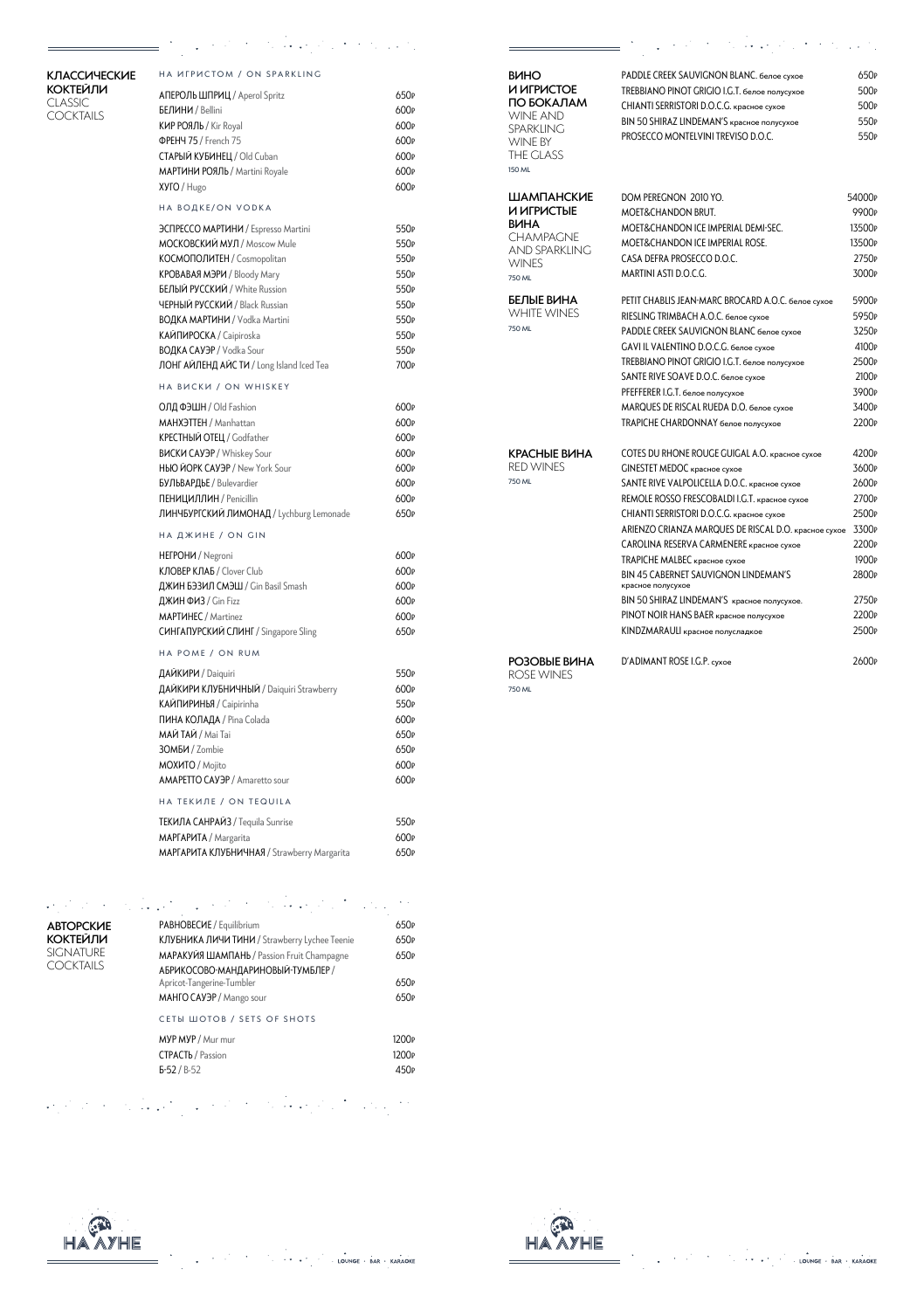



HANYHE COUNCE BAR KARAOKE